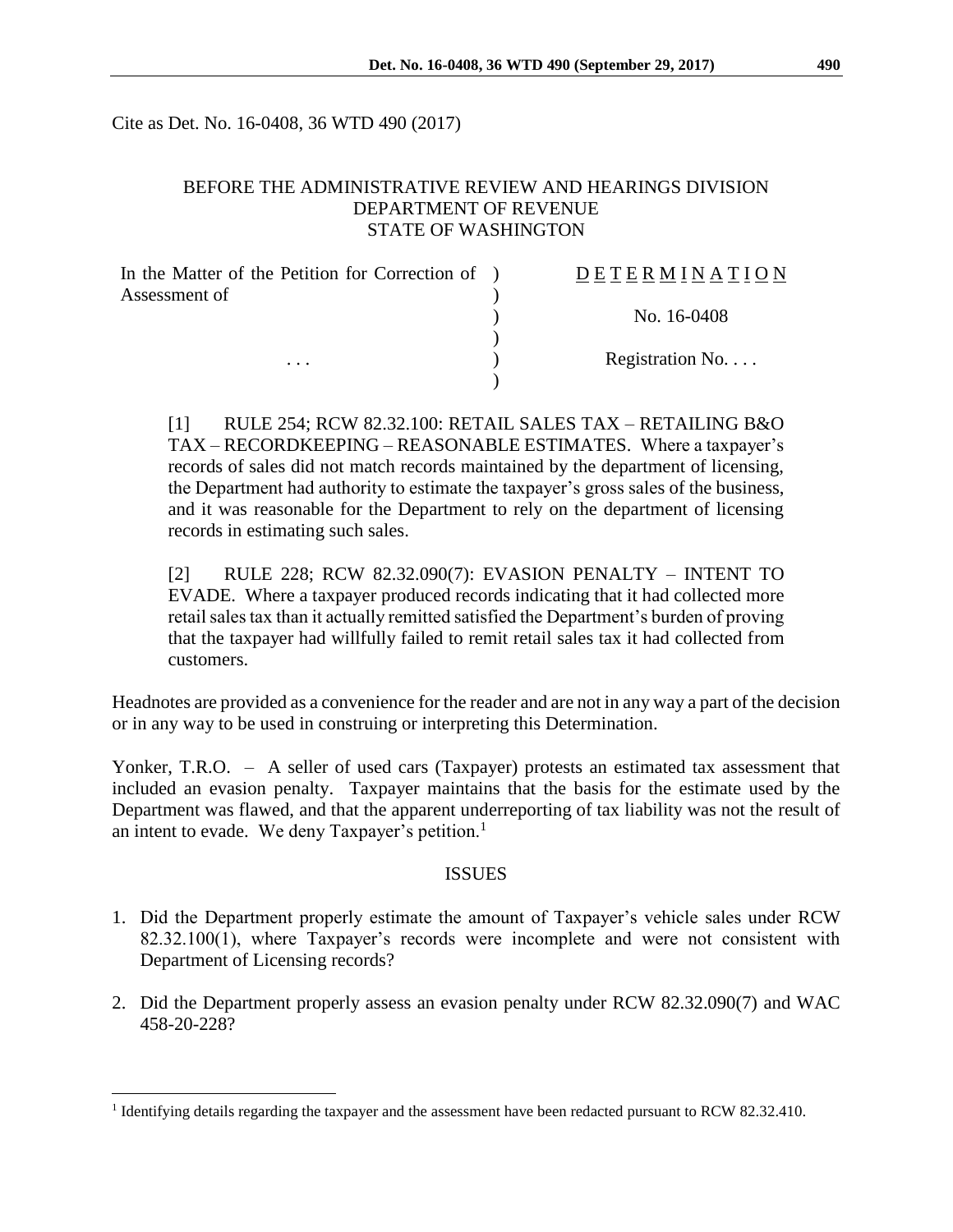## FINDINGS OF FACT

 $\ldots$  (Taxpayer) operates a used car dealership with reported locations in [Washington].<sup>2</sup> In 2014, the Department's Audit Division commenced a review of Taxpayer's books and records for the time period of January 1, 2011, through September 30, 2014 (audit period).

During the course of its review, the Audit Division found inconsistencies in Taxpayer's records. Specifically, Department of Licensing (DOL) records, which the Audit Division had independently obtained, indicated that Taxpayer had sold 1,523 vehicles during the audit period whereas the Audit Division's initial review of Taxpayer's "sales jackets" indicated that Taxpayer had sold significantly fewer vehicles during the audit period. Taxpayer supplemented the record on three occasions during the Audit Division's review, ultimately providing records indicating Taxpayer sold 1,392 vehicles – 131 vehicles fewer than what DOL records indicated.

During the Audit Division's review, Taxpayer attributed the discrepancy in sales to two circumstances. First, Taxpayer stated it had leased space at its facility to five other independent sellers, all of which had access to Taxpayer's records and office space, and those other sellers may have used Taxpayer's dealer number when reporting their vehicle sales to DOL.<sup>3</sup> Taxpayer provided no evidence that any other business had actually used Taxpayer's dealer number. Second, Taxpayer represented that its office was burglarized sometime during the audit period and that some of its sales jackets and other records were stolen.

On February 11, 2016, while the Audit Division's review was still pending, Taxpayer also produced a document entitled ". . . Close Out Report" (Report), which Taxpayer represented detailed all of its vehicle sales during the entire audit period. The Report indicated that Taxpayer collected a total of \$ . . . in retail sales tax, compared to \$ . . . in retail sales tax that Taxpayer actually remitted to the Department during the audit period.<sup>4</sup>

The Audit Division ultimately used the DOL records as the basis of its estimate for Taxpayer's total vehicle sales during the audit period. Where Taxpayer had sales jackets or other records that included the actual sale price, the Audit Division used the documented price. For the 131 vehicle sales for which Taxpayer had no sales records, the Audit Division relied on Kelley Blue Book published vehicle values to estimate the sale prices. 5

As a result of the Audit Division's review, on June 29, 2016, the Department issued a tax assessment for a total of  $\$\ldots$ , which included  $\$\ldots$  in retail sales tax,  $\$\ldots$  in motor vehicle tax, \$ . . . in retailing business and occupation (B&O) tax, \$ . . . in service and other activities B&O

 $\overline{a}$ 

<sup>&</sup>lt;sup>2</sup> Taxpayer represented that its . . . location only existed for about a year. Currently . . . is the only location Taxpayer maintains.

<sup>&</sup>lt;sup>3</sup> Taxpayer identified the five sellers as follows: .... Taxpayer provided a copy of a lease between it and ... that commenced on December 1, 2014, which is after the end of the audit period.

<sup>4</sup> We note that Taxpayer claimed various deductions that would have reduced the amount of retail sales tax Taxpayer remitted to the Department; however, when factoring in the deductions Taxpayer claimed during the audit period, the Report indicated that \$ . . . in retail sales tax was not remitted to the Department.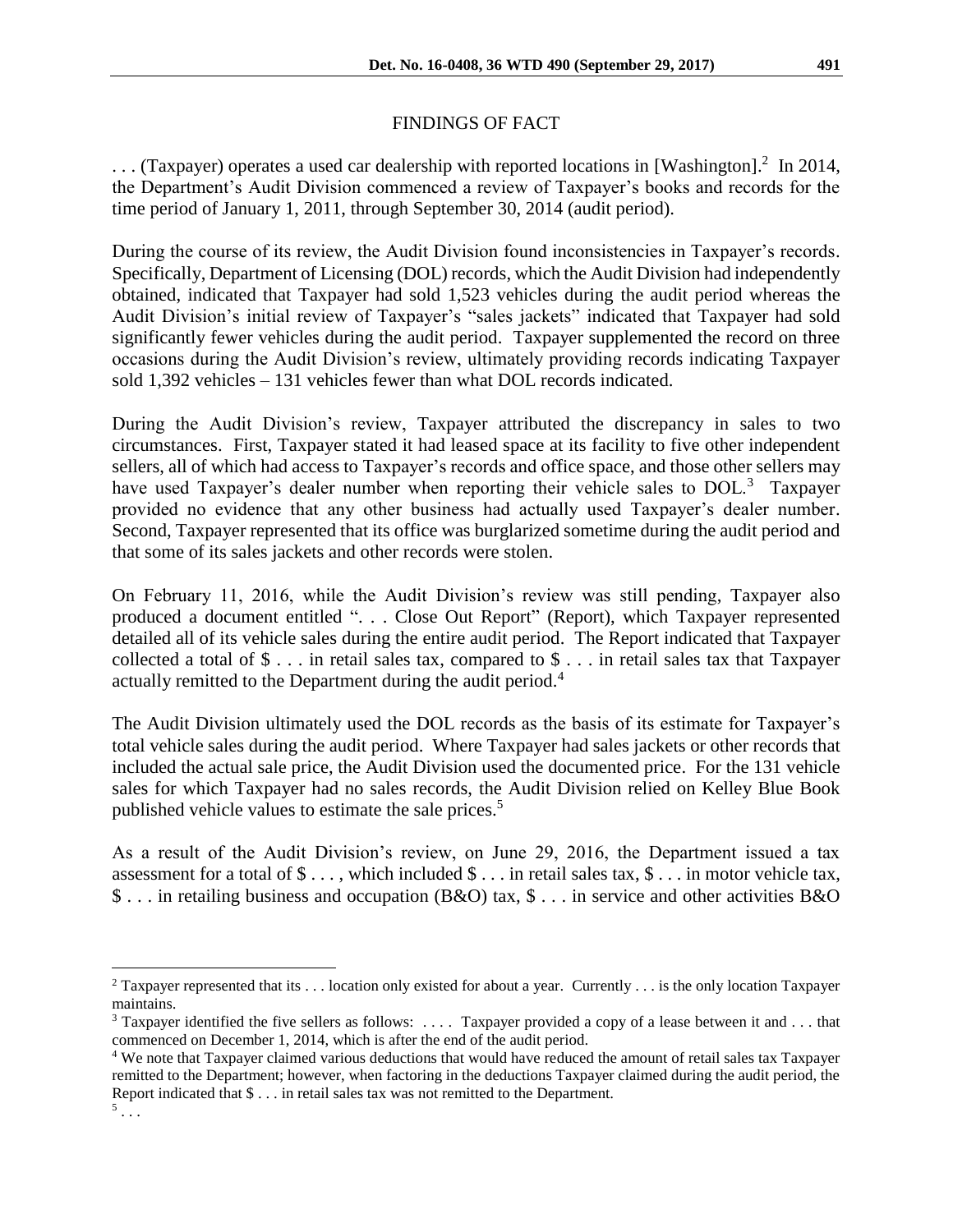tax, a \$ ... evasion penalty, a \$ ... five-percent assessment penalty, and \$ ... in interest.<sup>6</sup> Taxpayer subsequently sought review of the entire tax assessment.

### ANALYSIS

### 1. Retailing B&O Tax and Retail Sales Tax

Taxpayer does not dispute that the gross proceeds of its vehicle sales during the audit were subject to retailing B&O tax. Nor does Taxpayer dispute that it was required to collect retail sales tax on such vehicle sales, and remit such retail sales tax to the Department. Instead, Taxpayer disputes the Audit Division's estimate of Taxpayer's gross proceeds from vehicle sales during the audit period.

RCW 82.32.070 requires taxpayers to maintain suitable records as may be necessary to determine the amount of any tax for which they may be liable. WAC 485-20-254 (Rule 254), which is the administrative rule regarding recordkeeping, states in pertinent part:

## (3) **Recordkeeping requirements—General.**

- (a) Every taxpayer liable for a tax or fee imposed by the laws of the state of Washington for which the department of revenue has primary or secondary administrative responsibility. . . must keep complete and adequate records for which the department may determine any tax liability for such taxpayer.
- (b) It is the duty of each taxpayer to prepare and preserve all records in a systematic manner conforming to accepted accounting methods and procedures. Such records are to be kept, preserved, and presented upon request of the department or its authorized representatives which will demonstrate:
	- (i) The amounts of gross receipts and sales from all sources, however derived, including barter or exchange transactions, whether or not such receipts or sales are taxable. These amounts must be supported by original source documents or records including but not limited to all purchase invoices, sales invoices, contracts, and such other records as may be necessary to substantiate gross receipts and sales.

. . .

 $\overline{a}$  $^6$ ... (c) The records kept, preserved, and presented must include the normal records maintained by an ordinary prudent business person. Such records may include general ledgers, sales journals, cash receipts journals, bank statements, check registers, and purchase journals, together with all bills, invoices, cash register tapes, and other records or documents of original entry supporting the books of account entries. The records must include all federal and state tax returns and reports and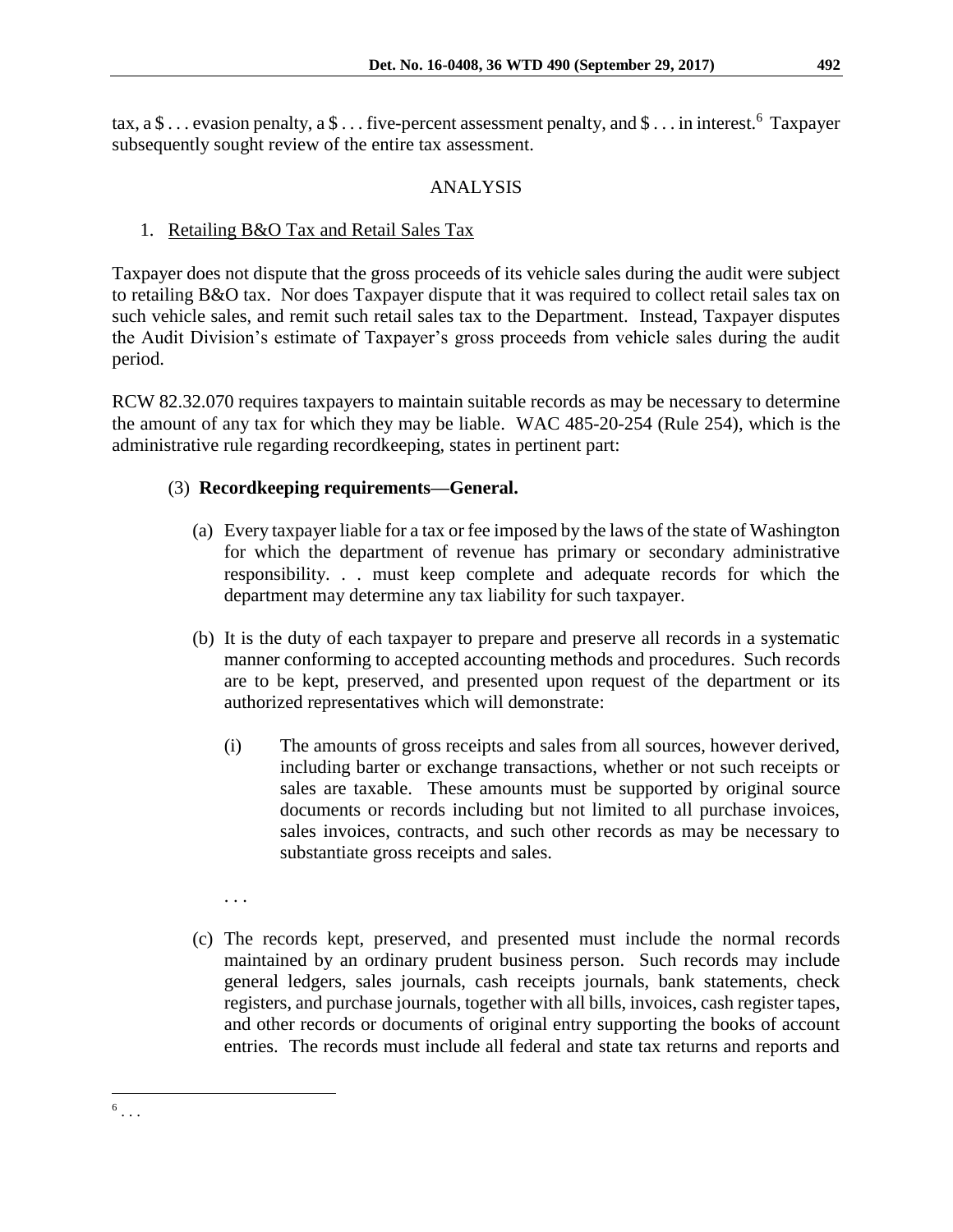all schedules, work papers, instructions, and other data used in the preparation of the tax reports or returns.

When complete records are not made available to the Department, it is authorized to "proceed, in such manner as it may deem best, to obtain facts and information on which to base" an estimated tax liability. RCW 82.32.100(1). Here, the number of Taxpayer's actual vehicle sales during the audit period is unclear because Taxpayer's sales records did not match DOL records. Taxpayer concedes that it is unable to produce sales jackets, or equivalent records, for all of its vehicle sales. As such, in the absence of complete records, the Audit Division was authorized to estimate Taxpayer's gross proceeds of sales under RCW 82.32.100(1).

The only limitation to the Department's authority to estimate tax liability under RCW 82.32.100(1) is that the method used must be "reasonable." Det. No. 15-0104, 34 WTD 434 (2015). We conclude that it was reasonable for the Audit Division to rely on DOL records to determine the number of vehicle sales Taxpayer made during the audit period. RCW 46.70.083 requires all vehicle dealers to report "the number of vehicle sales transacted" each year to renew its vehicle dealer license. *See also* WAC 308-66-165. Thus, it is reasonable to presume that Taxpayer would have accurately reported the number of vehicles it sold to DOL.

Taxpayer speculated that it was possible other sellers with access to Taxpayer's office space may have used Taxpayer's dealer number when reporting their own vehicle sales to DOL. Presumably, if this were true, Taxpayer's total vehicle sales according to DOL would be inflated. Yet, Taxpayer concedes that it has no evidence that other sellers used its dealer number. We conclude it was reasonable to derive the total number of Taxpayer's vehicle sales from DOL records.

We likewise conclude that the Audit Division's reliance on Kelley Blue Book value to estimate the selling price for the 131 sales for which Taxpayer did not have sale records was reasonable. We have previously held that book-value publications are an appropriate basis for determining retail sales tax liability where a taxpayer fails to maintain or produce complete records. *See* Det. No. 89-471, 8 WTD 251 (1989) (upholding an estimate based on National Automobile Dealers Association (NADA) blue book values). While Taxpayer argues that Taxpayer historically sold its vehicles at prices, on average, below the Kelley Blue Book values, we conclude that, even if true, that fact does not render the Audit Division's reliance on the values listed in Kelley Blue Book "unreasonable." As such, we conclude that reliance on the Kelley Blue Book values alone for estimating the selling price of the 131 vehicles for which there are no sales jackets was reasonable under the Department's broad authority to estimate tax liability pursuant to RCW 82.32.100(1).

# 2. Evasion Penalty

RCW 82.32.090(7) requires that "[i]f the department finds that all or any part of the deficiency resulted from an intent to evade the tax payable hereunder, a further penalty of fifty percent of the additional tax found to be due **must** be added." (Emphasis added).

WAC 458-20-228 (Rule 228), the Department's administrative rule addressing penalties, provides the following additional guidance regarding the evasion penalty: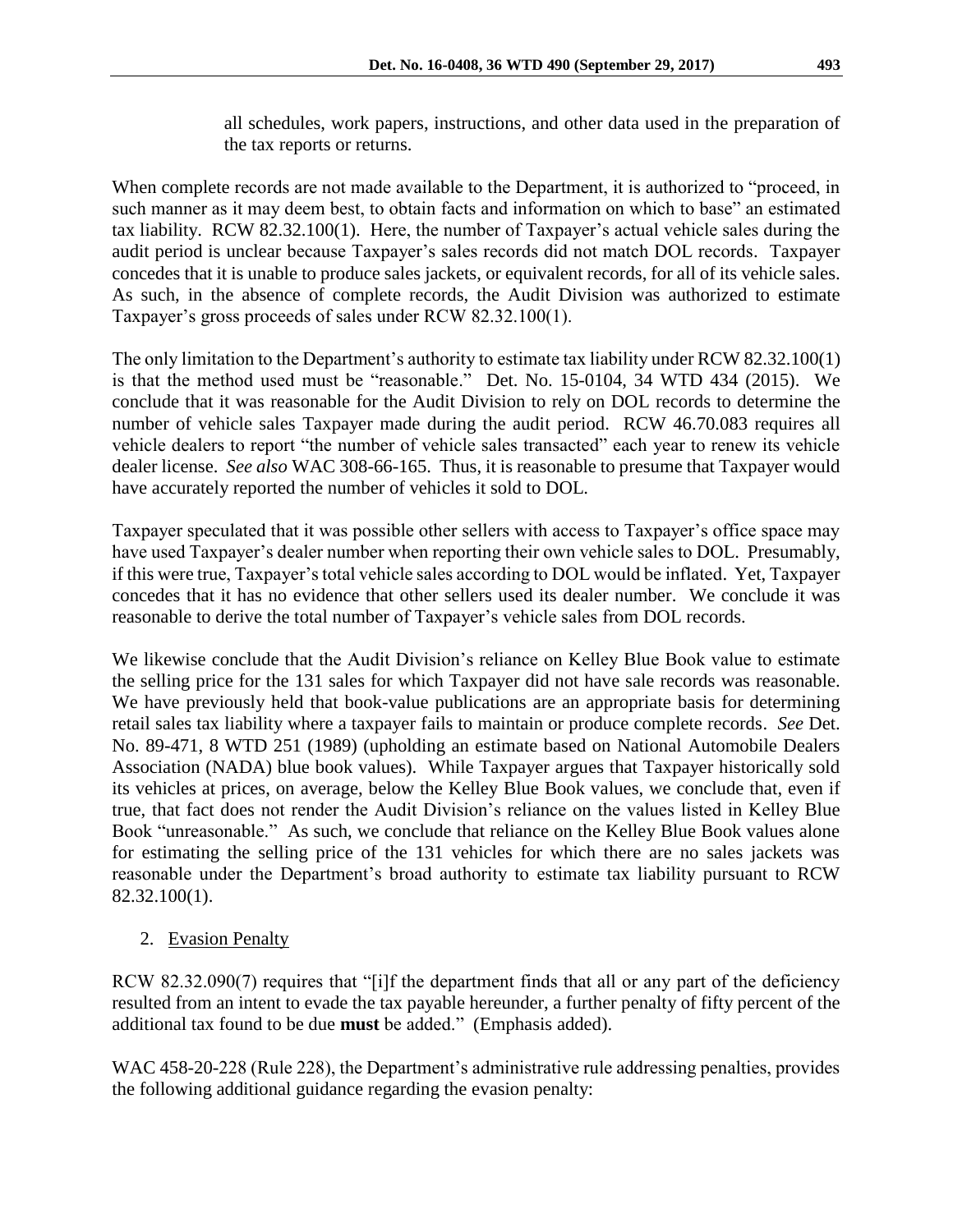The evasion penalty is imposed when a taxpayer knows a tax liability is due but attempts to escape detection or payment of the tax liability through deceit, fraud, or other intentional wrongdoing. An intent to evade does not exist where a deficiency is the result of an honest mistake, miscommunication, or the lack of knowledge regarding proper accounting methods. **The department has the burden of showing the existence of an intent to evade a tax liability through clear, cogent and convincing evidence**.

Rule 228(5)(f) (emphasis added). Therefore, imposition of the evasion penalty requires the Department to prove the following two elements by clear, cogent, and convincing evidence that is both objective and creditable: (1) the existence of a tax liability which the taxpayer knows is due; and (2) an attempt by the taxpayer to escape taxation through deceit, fraud, or other intentional wrongdoing. Det. No. 99-141, 19 WTD 638 (2000); *see also* Det. 94-007, 14 WTD 174 (1995); Det. 90-314, 10 WTD 111 (1990).

Clear, cogent, and convincing evidence has been described as evidence convincing the trier of fact that the issue is "highly probable," or, put differently, the evidence must be "positive and unequivocal." 19 WTD 638 (citing *Colonial Imports, Inc. v. Carton Northwest, Inc.*, 121 Wn.2d 726, 853 P.2d 913 (1993)). Mere suspicion of an intent to evade is not enough to meet this burden. Det. 04-0098, 23 WTD 331 (2004). Instead, there must be proof of a deliberate attempt on the part of the taxpayer to evade a tax liability. *Id*. However, Rule 228(5)(f)(ii)(B) states that "[t]he willful failure of a seller to remit retail sales taxes collected from customers to the department" will generally be "considered to establish an intent to evade a tax liability."

Here, the Report, produced by Taxpayer, indicated that Taxpayer collected a total of \$ . . . in retail sales tax during the audit period. Yet, Taxpayer only remitted \$ . . . to the Department during that same period. Even taking into consideration the deductions Taxpayer originally claimed that were later disallowed, Taxpayer still failed to remit \$ . . . , according to the Report. The fact that Taxpayer collected retail sales tax demonstrates its knowledge that the tax was due. Further, the Report demonstrates that Taxpayer knew it was not remitting all retail sales tax due to the Department. Thus, Taxpayer's intent to evade its tax liability is proven under Rule  $228(5)(f)(ii)(B)$ . The Department has, therefore, met its burden of showing the elements of evasion.

Once the Department has clearly demonstrated the existence of each of the elements of evasion, a burden of production is imposed on the taxpayer to come forward with evidence of honest mistake, ignorance of the law, negligence, or some other fact which tends to rebut the Department's evidence. 23 WTD 331. Mere subjective and self-serving statements by the taxpayer regarding intent, without more, are insufficient to meet this burden of production. *Id*. Taxpayer argued that many of its sales jackets were stolen during a burglary of its office, leading to Taxpayer underreporting its income on its excise tax returns, and failing to remit all retail sales tax it collected on its vehicle sales during the audit period. Yet, even if some of the sales jackets were stolen . . . the Report still contained enough information to put Taxpayer on notice that it had collected significantly more retail sales tax during the audit period than it remitted to the Department.